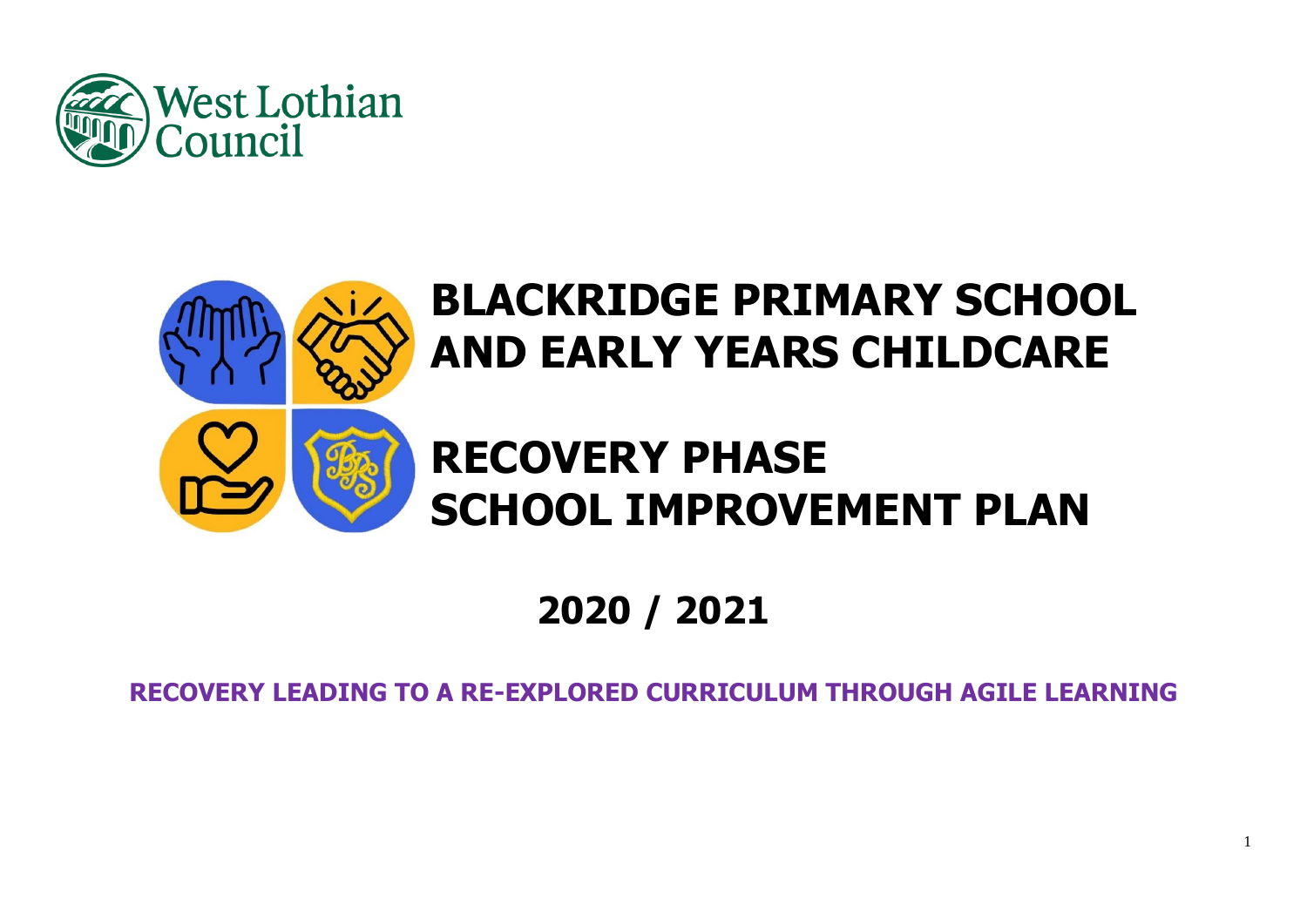# **Factors Influencing the Improvement Plan**

#### **School Factors**

Addressing Action Points identified in school's Self Evaluation procedures Cluster Improvement Priorities Flexible early learning and childcare implementation

#### **Local Authority Factors**

Moving Forward in Learning Guidance – Leadership for Improvement; Learning, Teaching and Assessment; Wellbeing and Inclusion; Early Years Framework Raising attainment, including closing the gap [\(West Lothian Raising Attainment Strategy\)](https://www.westlothian.gov.uk/media/29938/Raising-Attainment-Strategy-201819-to-202223/pdf/Raising_Attainment_Strategy.pdf) Transforming Your Council [Corporate Plan](https://www.westlothian.gov.uk/media/19488/Corporate-Plan-2018-2023/pdf/Corporate_Plan_2018_to_2023.pdf) Education Services Management Plan West Lothian Parental Involvement and Engagement Framework Continuation of Phased Implementation of 1140 hours ELC Covid-19 Recovery Plans and guidance

#### **National Factors**

National Improvement Framework / Scottish Attainment Challenge / National Improvement Hub / Raising Attainment for All Pupil Equity Funding How Good is Our School? 4<sup>th</sup> Edition and How Good is Our Early Learning and Childcare? National Standard for ELC Getting it Right for Every child (GIRFEC) Curriculum for Excellence Developing Scotland's Young Workforce Realising the Ambition Child Protection Procedures GTCS standards and professional update Covid-19 Recovery Plans and guidance



2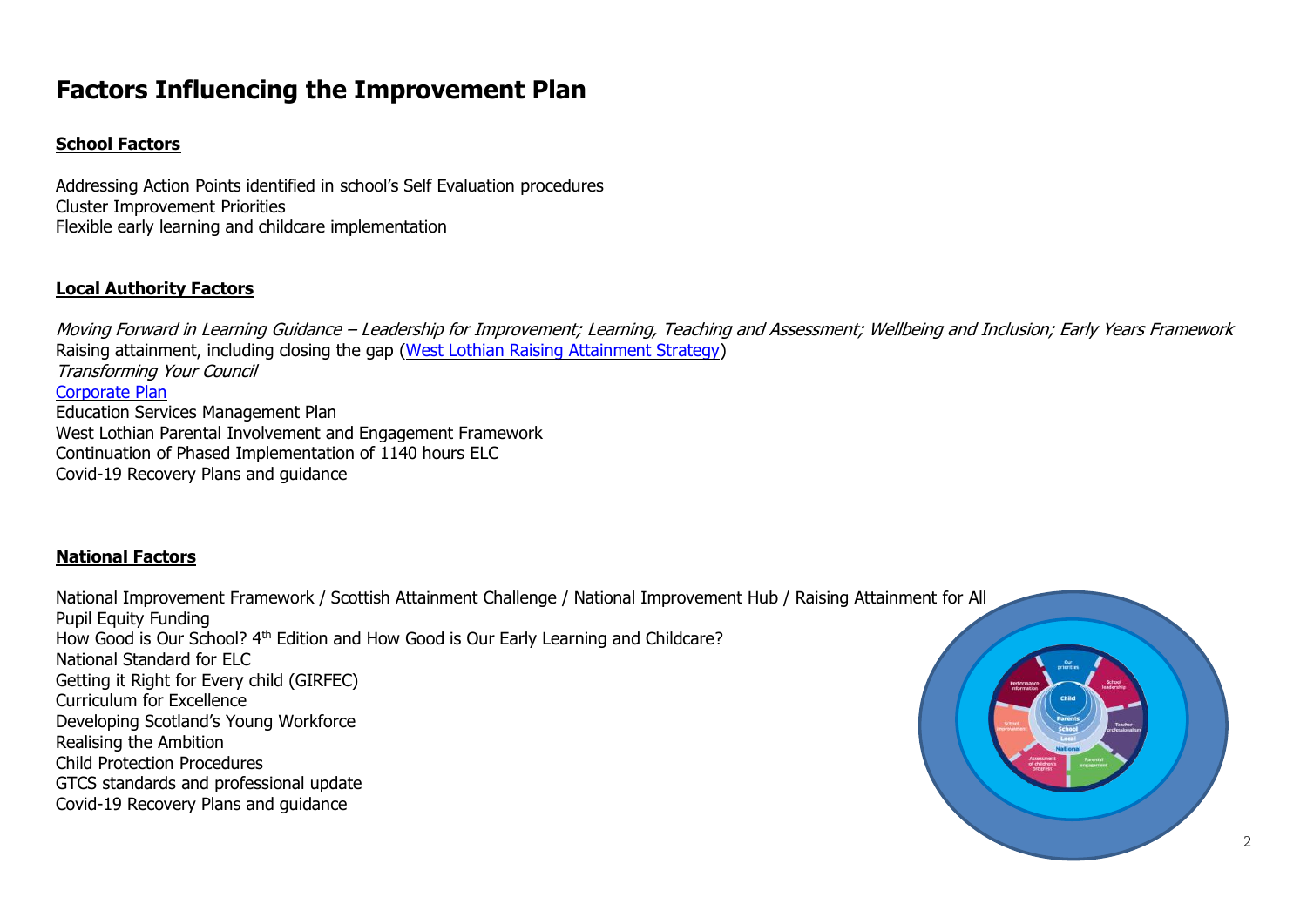## **BLACKRIDGE PRIMARY AND EYC VISION, VALUES AND AIMS**

**A Back Together Vision, Values and Aims was drawn up with all staff, parents and learners contributing to ensure everyone had ownership of these.**

# **VISION - LEARN TOGETHER, ACHIEVE TOGETHER, CELEBRATE TOGETHER**

Our vision is to create an inclusive school community where learners fully participate, succeed and are proud of their **achievements.**

## **BACK TOGETHER VALUES**



# **AIMS**

We have re-exploring the four 'capacities' of the Curriculum for Excellence to define our Curriculum Aims. Blackridge Primary and ELC aim to support and challenge our learners to be or to become:

- **SUCCESSFUL LEARNERS** Learners are supported and challenged to reach their maximum potential including wider achievements
- **CONFIDENT INDIVIDUALS** Learners are supported to have self-respect, ambition and the courage to Dream Big.
- **RESPONSIBLE CITIZENS** Learners are supported to treat others well and behave in ethical ways
- **EFFECTIVE CONTRIBUTORS** Learners are supported to have enterprising attitudes, a positive approach to life and to play an effective part in the local, national and world around them.

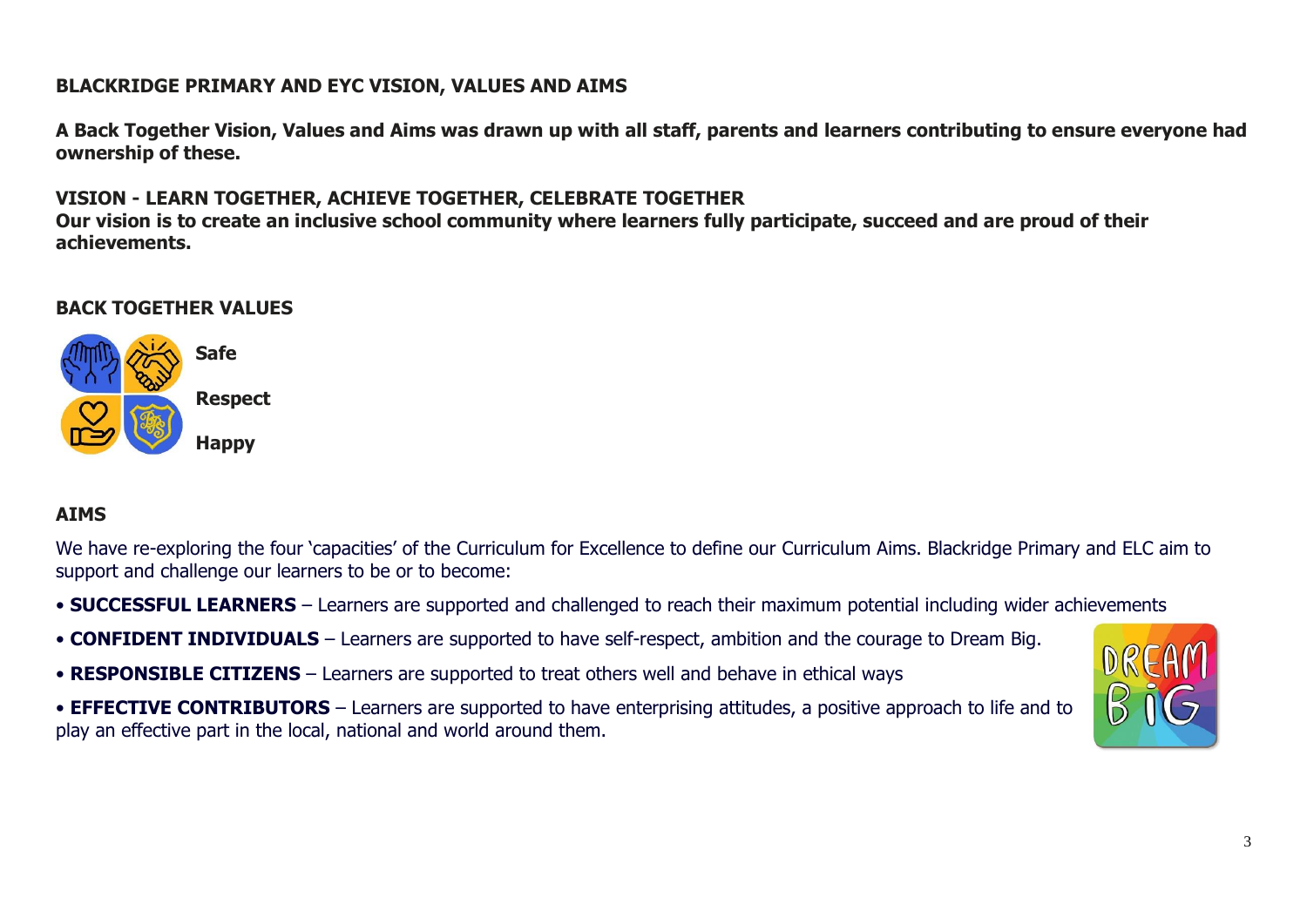# **BLACKRIDGE PRIMARY AND EYC RECOVERY PHASE CURRICULUM RATIONALE – LEADING TO A RE-EXPLORED CURRICULUM THROUGH AGILE LEARNING**



There were no structured Blackridge Curriculum or Positive Relationship Policy in place.

The Positive Relationship Policy was drawn up with all staff in June 2020 and in response to the Back Together Vision and Values.



Staff used Realising the Ambition, Education Scotland Curriculum Refresh materials and the West Lothian Recovery Model to draw up the Blackridge Curriculum and Recovery Phase Curriculum Plan.



The Year 1 of the Three Year Blackridge Curriculum Cycle was chosen as it had a focus on H&W and topics that lent themselves to independent research for Home Learning. Year1 also included Play and Outdoor Learners which were two of our Drivers. A link has been made with Beechbrae to introduce a Wellbeing Woodland Wednesday session.

## **BLACKRIDGE RECOVERY PHASE DRIVERS**

- **Positive Relationships**
- **Back Together Values – Safe Respect Happy**
- **Refreshed Vision – Learn Together, Achieve Together, Celebrate Together**
- **Health and Wellbeing (WL HWB/Emotion Works/Play/Jigsaw)**
- **Literacy (WL Literacy)**
- **Numeracy (WL Numeracy)**
- **Outdoor Learning ( Frobel/Forest Schools/Wellbeing Woodland Wednesday)**
- **Skills for Learning, Life and Work through STEM- RCCR focus 2020-2021**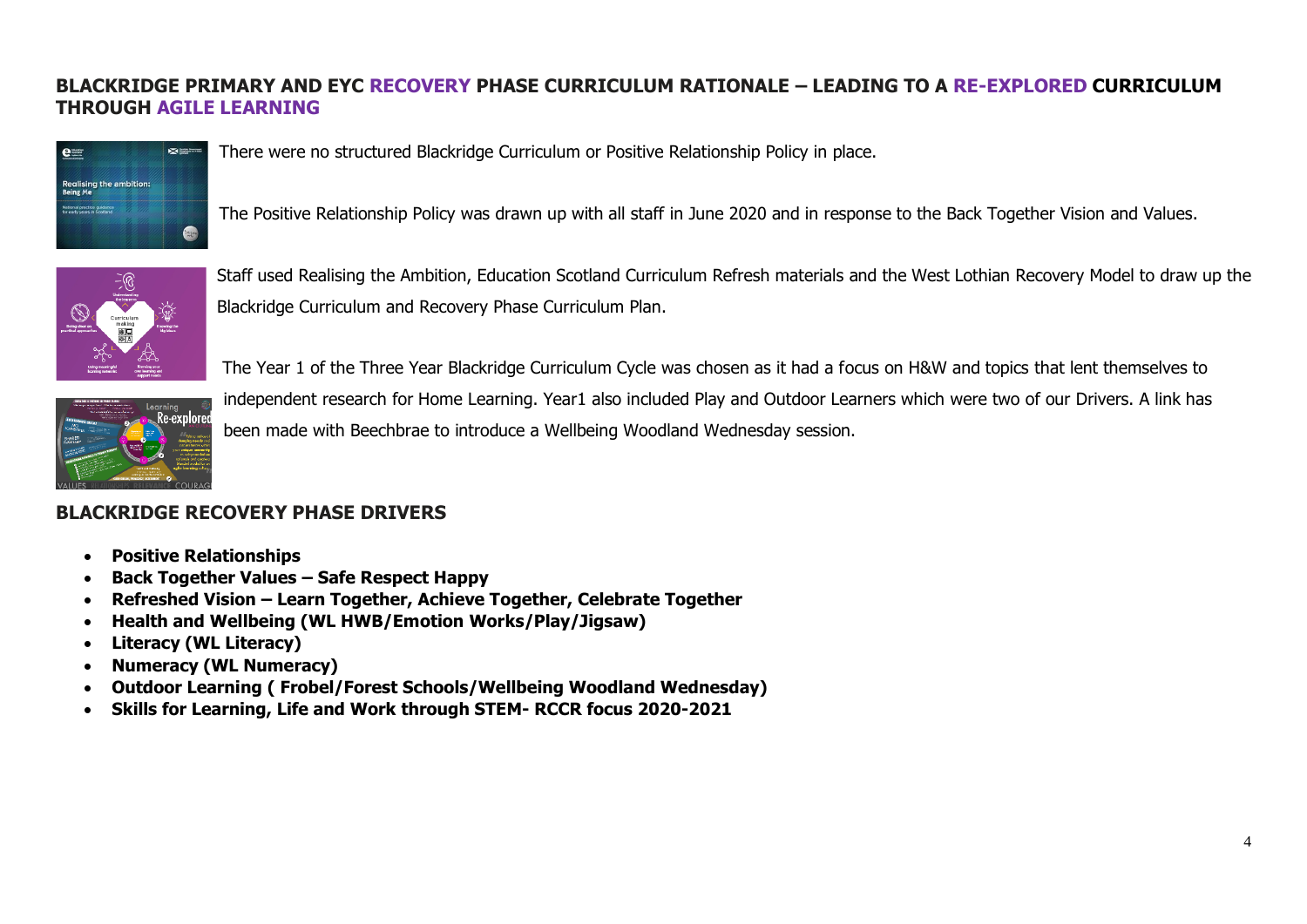#### **Contextual Data Analysis and Rationale for 2020/21 School Improvement Plan**

#### **a) Background**

Blackridge Primary School is a non-denominational school which serves the community of Blackridge, West Lothian and sits within the Armadale Cluster. The Armadale Cluster has the joint 4th highest income deprived rate and joint 2nd highest employment deprived rate – being 1% and 2% above the respective West Lothian averages. Armadale's cluster has the 5th highest (midtable) % share of West Lothian Universal Credit/JSA claimants, slightly below the average for the county. At 12.8%, the cluster has the 4th highest share of all West Lothian lone parents within its cluster. West Lothian Anti-Poverty Strategy Poverty profile identifies that 21% of learners living in Armadale and Blackridge are living in poverty. The school building and adjoining community wing provides adequate accommodation for 7 classes and a 30:30 Nursery class. The combined Nursery and school roll is currently 200. The school has an excellent relationship with the Cluster Schools, local community, and the local church. Our SIMD rank is 20 out of 67 WL schools with the majority of learners living in decile 2, 4 and 5. Free Meal Entitlement of 21% from ELC to P7. The Head Teacher was appointed April 2020 during school closure due to Covid 19. There is an Acting Principal Teacher who has been in post since August 2019.

#### **b) Data**

From data analysis in June 2019 it was noted that overall, attainment in literacy and numeracy was satisfactory. By the end of P1, most of the learners attain the appropriate CfE levels in listening, talking and reading. In writing most of the learners have achieved early level by the end of P1. By the end of P4 the majority of learners have achieved the appropriate curriculum for excellence level in listening and talking, reading, writing and numeracy. By the end of P7 most learners have achieved the appropriate curriculum for excellence level in listening and talking and the majority in reading, writing and numeracy.

Analysis of the data in Dec 2019 showed a decline in all subject across the school. Due to changes in leadership and Covid 19 this was not evaluated. During Autumn 2020 there had been a high level of staff absence. It was noted that supporting monitoring of a level by teaching staff had not been actioned due to Covid 19 and was identified as an action to carry into 2020-2021.

#### **c) What are our universal priorities and what is our 'gap'? Who are our target groups and their barriers to learning?**

A number of our identified learners experience gaps due to lack of parental literacy/numeracy, ASD, early life experiences and ongoing family issues which have an impact on their aspirations for learning. Our target groups will be for identified learners who experience barriers in literacy and numeracy, as well as all identified learners requiring support to maintain high levels of attendance. Attachment difficulties have had a significant impact on the attainment of a small number of learners in a few classes as well as poor self-esteem, lack of motivation or ambition and poor personal relationships. On average 25% of learners across school are "not on track" (Teacher Professional Judgement) for literacy and numeracy attainment. The barriers to learning here are varied with no single cause, however confidence, mental wellbeing, significant periods of missed education, focus and concentration continue to be contributing factors for our learners. Approximately 5% of learners in school have a diagnosis of Autism Spectrum Disorder (ASD). Attainment for these learners is significantly behind those of the rest of the school. Here the barriers to learning are more complex however there is scope for improving the experience within a highly differentiated and tailored curriculum.

#### **d) Summary/overview of proposal & non-negotiable outcomes**

The key focus for 2020-2021 when school returns after being closed due to Covid 19 with be to ensure there are Positive Relationships across the whole school. This will be a focus for adults/children and children/children. We will explore our Back Together Values – Safe Respect Happy through our Refreshed Vision – Learn Together, Achieve Together, Celebrate Together. The Recovery Curriculum will focus on Health and Wellbeing (WL HWB/Emotion Works/Play/Jigsaw/ Wellbeing Woodland Wednesday), Literacy (WL Literacy) and Numeracy (WL Numeracy). We will also introduce two new drivers. These being Outdoor Learning (Frobel/Forest Schools/www) and Skills for Learning, Life and Work through STEM- (RCCR focus).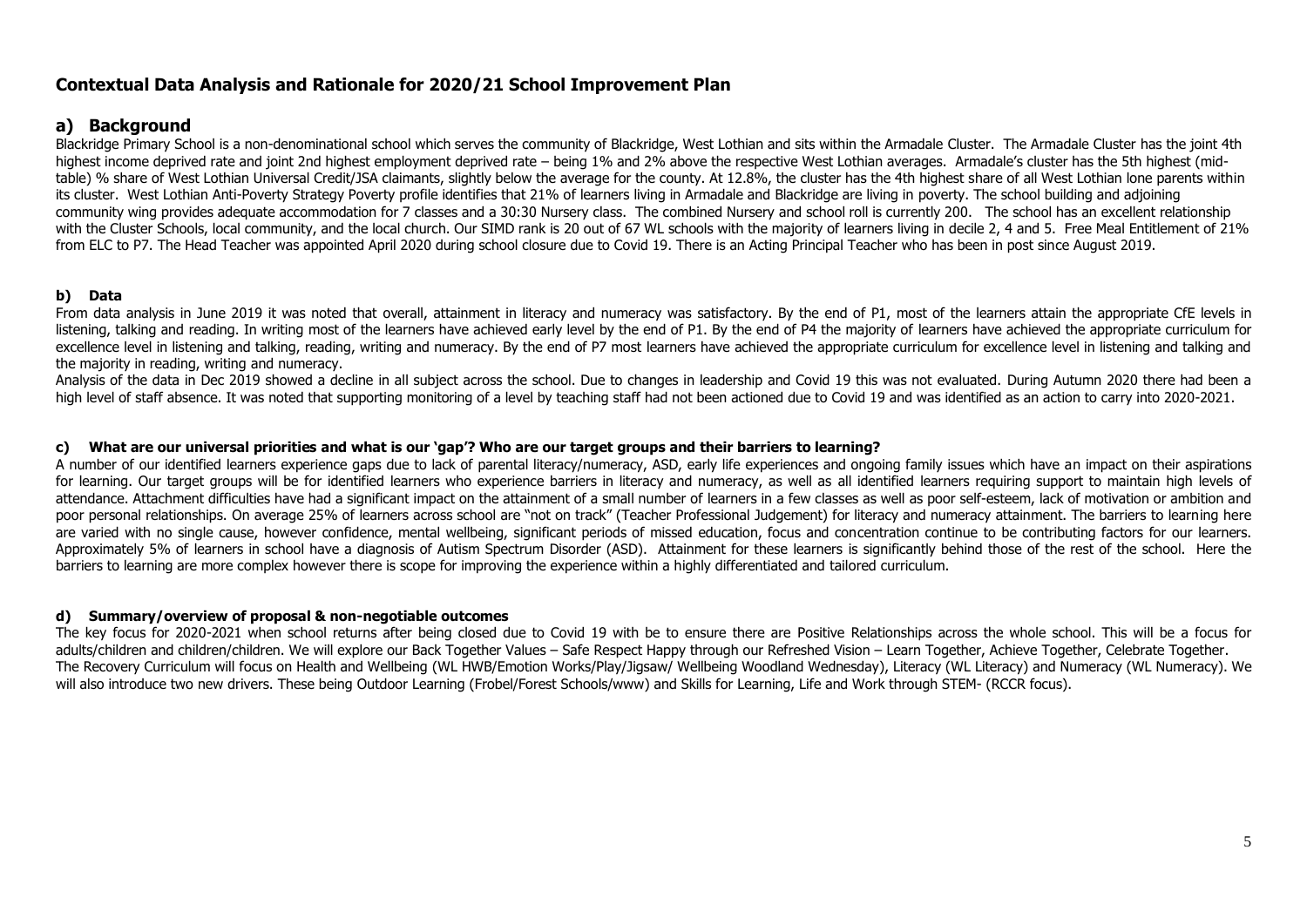|                                                                                                                                                                       | Blackridge Primary and ELC - School Improvement Planning (Recovery Phase) for Ensuring Excellence and Equity                                                                                              |                                        |                                                                                                                                                                              |
|-----------------------------------------------------------------------------------------------------------------------------------------------------------------------|-----------------------------------------------------------------------------------------------------------------------------------------------------------------------------------------------------------|----------------------------------------|------------------------------------------------------------------------------------------------------------------------------------------------------------------------------|
| <b>School priorities linked to knowledge</b><br>and data as identified on previous page                                                                               | Proposed actions to ensure recovery                                                                                                                                                                       | <b>Timescale</b>                       | <b>Measures of Success</b>                                                                                                                                                   |
| Improvement in all learners and young<br>people's wellbeing:                                                                                                          | Universal:                                                                                                                                                                                                |                                        |                                                                                                                                                                              |
| All learners feel safe in school and can identify<br>a trusted adult they are confident to talk to.                                                                   | Classrooms to be set up to follow social distance quidelines<br>maintained within a child friendly environment.                                                                                           | June 2020 and as<br>required           | <b>HGIOS 2.1 HGIOS 3.1</b><br>SLT to monitor WL HWB tracker data and use to                                                                                                  |
| All learners have the knowledge and<br>understanding to self-report on the wellbeing<br>indicators and feel sure that their trusted adult                             | All staff involved in re-writing the Positive Relationship Policy and<br>implementing this on return to school. Play will be a key driver<br>within the Recovery Curriculum and daily a class reward. CPD | June 2020                              | identify learners individual needs and targeted<br>support required.                                                                                                         |
| will act on their responses.<br>All staff have access to resources and CLPL to<br>support the physical, wellbeing and mental                                          | All staff involved in drawing up the Recovery Curriculum. This has<br>a focus on HWB through WL Model/Emotion Works/Play/ Jigsaw.<br>Two other key drivers to support HWB will be Play and Outdoor        | June 2020                              | SLT to collate Leuven Scale and add to class<br>trackers sheets to show progress.<br>HWB trackers show upward trajectory.                                                    |
| health and wellbeing of the learners in their<br>care.                                                                                                                | Learning. CPD<br>Baseline assessments from HWB indicator through pupil self-<br>reporting will support all staff in identifying learners who require<br>targeted HWB support. CPD                         | Aug 2020 and<br>embed<br>Aug-June 2021 | P5-P7 Questionnaire on safe/respect/happy<br>grading each term (A/M/S/R)<br>SLT to M&E a Wellbeing Session and Positive<br>Relationship Policy implementation in all classes |
|                                                                                                                                                                       | SLT to collate Leuven Scale for each pupil.<br>Wellbeing Check-In set up for every learner.                                                                                                               | Aug 2020                               | termly.(Include Pupil Voice)<br>Woodland Wellbeing Wednesday and Wellbeing<br>Check-In's established across the school.                                                      |
| Staff CPD                                                                                                                                                             | Family Learning Wellbeing Sway to share ideas for home/school.<br>Introduce Woodland Wellbeing Wednesday across the school and<br>add into Blackridge Three Year Curriculum.                              | Oct 2020<br>Aug 2020                   | Positive feedback from parents on Family<br>Learning Wellbeing Sway.                                                                                                         |
| Getting it Right for Every child<br>$\bullet$<br>Realising the Ambition<br>$\bullet$<br>WLC Resilience (LAC pack)<br>$\bullet$<br><b>Wellbeing Works</b><br>$\bullet$ | Update current WL wellbeing into the Pupil Profiles.                                                                                                                                                      | Oct 2020                               | Pupil/Staff/Parents Questionnaires on Values<br>and Vision at end each term.<br>Parent's responding to wellbeing section in                                                  |
| Jigsaw<br>$\bullet$<br>One trusted adult                                                                                                                              | Targeted:                                                                                                                                                                                                 |                                        | profile.                                                                                                                                                                     |
| Nurturing Schools documentation<br>$\bullet$<br>and CLPL<br>Play Based Learning in the Primary                                                                        | Nurture Room re-instated in school to provide targeted support.<br>SMT to weekly review Learner's Interventions and adapt as                                                                              | Aug 2020 and<br>embed                  | Boxall Profiles Aug/Jan/June<br><b>SMT review HWB trackers</b>                                                                                                               |
| $\bullet$<br>School<br><b>Forest School Practice</b>                                                                                                                  | required through targeted support. Use resources identified in<br>HWB placement and refer to partner agencies if required.                                                                                | Aug 2020 and<br>embed                  |                                                                                                                                                                              |
|                                                                                                                                                                       | Liaise with Educational Psychological services/IWB Service and<br>resources to support.                                                                                                                   |                                        |                                                                                                                                                                              |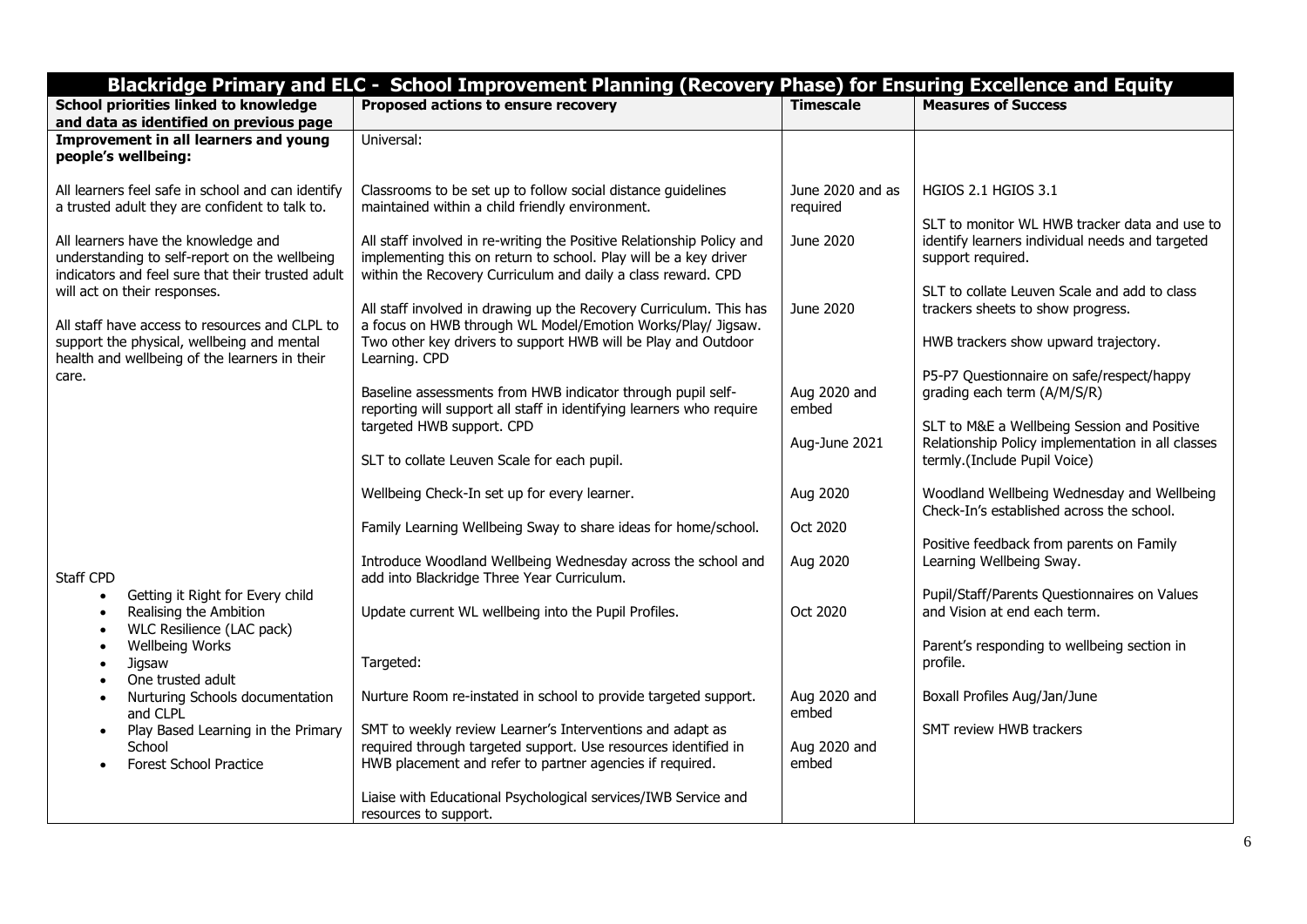| EIC<br>Improvement in all learners and young<br>people's wellbeing:                                                                                                                                                                                                                                                                                                                                                                                        | <b>ELC</b><br>Universal                                                                                                                                                                                                                                                                     | <b>ELC</b>                        | <b>ELC</b><br>HGIOS 2.1 HGIOS 3.1                                                                                                                                                  |
|------------------------------------------------------------------------------------------------------------------------------------------------------------------------------------------------------------------------------------------------------------------------------------------------------------------------------------------------------------------------------------------------------------------------------------------------------------|---------------------------------------------------------------------------------------------------------------------------------------------------------------------------------------------------------------------------------------------------------------------------------------------|-----------------------------------|------------------------------------------------------------------------------------------------------------------------------------------------------------------------------------|
| All learners feel safe in school and have a<br>trusted adult they are happy to be comforted<br>by.                                                                                                                                                                                                                                                                                                                                                         | ELC setting to reflect Froebel Key Principles with free flow play<br>and building on rich, first hand experiences. (Less is More through<br>Rotation) CPD                                                                                                                                   | June 2020 and<br>embed            | SLT and Audrey to M&E environment.                                                                                                                                                 |
| All learners are supported to make a daily<br>Wellbeing Check-In and develop strategies to<br>cope with every day and new situations.                                                                                                                                                                                                                                                                                                                      | ELC staff to constantly review the environment and the impact on<br>learning. Frobel CPD weekly during Autumn Term. CPD                                                                                                                                                                     | Aug 2020 and<br>embed             | Staff meeting minutes and CPD show staff<br>training development.                                                                                                                  |
| All learners are supported to develop their<br>understanding in ways to express themselves<br>and respond to their feelings                                                                                                                                                                                                                                                                                                                                | All learners supported in a daily Wellbeing Check In and staff<br>develop ways to support learners to express, understand and<br>respond to their feelings.                                                                                                                                 | Aug 2020                          | Wellbeing Check-In's established across the<br>school.<br>SLT to collate Leuven Scale.                                                                                             |
| All learners will feel supported in their<br>wellbeing and understanding of the                                                                                                                                                                                                                                                                                                                                                                            | Audrey to conduct a full audit of Personal Plans to ensure every<br>child has a plan in place. Audrey to support staff to draw up plans<br>for their key children.                                                                                                                          | Oct 2020                          | All children have a Personal Plan in place.                                                                                                                                        |
| indicators alongside the principles of<br>nurturing school, my framework and 'My<br>Creative Journey'.                                                                                                                                                                                                                                                                                                                                                     | Ensure the needs of every child is met by empowering key adult is<br>attending their learners' CPM meeting and in keeping Learners<br>Journals and Reports up to date. (iPads)                                                                                                              | Oct 2020 and<br>embed             | SLT to M&E a Wellbeing Session and Positive<br>Relationship Policy implementation in all classes<br>termly.(Include Pupil Voice)<br>Floorbooks/ Learners Journals and Reports show |
| All learners positively free flow in their<br>play through adults modelling.                                                                                                                                                                                                                                                                                                                                                                               | EYO to provide ongoing CPD through weekly individual targeted<br>modelling for ELC staff.<br>Planned transition for learners into the new ELC buildings.                                                                                                                                    | Oct 2020 and<br>embed<br>Jan 2021 | development.<br>EYO CPD support shows impact in individual<br>staff practice.<br>All children transition smoothly.                                                                 |
| Staff CPD<br>Getting it Right for Every child<br>$\bullet$<br>Realising the Ambition<br>$\bullet$<br>WLC Resilience (LAC pack)<br>$\bullet$<br><b>Wellbeing Cog</b><br>$\bullet$<br>One trusted adult<br>$\bullet$<br>Nurturing schools documentation<br>$\bullet$<br>and CLPL<br>Starting from the Child<br>$\bullet$<br>Bringing the Froebel Approach to<br>$\bullet$<br><b>EY Practice</b><br>Play Based Learning in the Primary<br>$\bullet$<br>School | Targeted<br>To develop wider inclusion within the PEEP programme working<br>alongside Beechbrae.<br>SMT to weekly review Learner's Interventions and adapt as<br>required through targeted support. Use resources identified in<br>HWB placement and refer to partner agencies if required. | Jan 2021<br>Aug 2020 and<br>embed | PEEP programme meeting targeted parents.<br>SLT M&E targeted learners Interventions and<br>impact noted.                                                                           |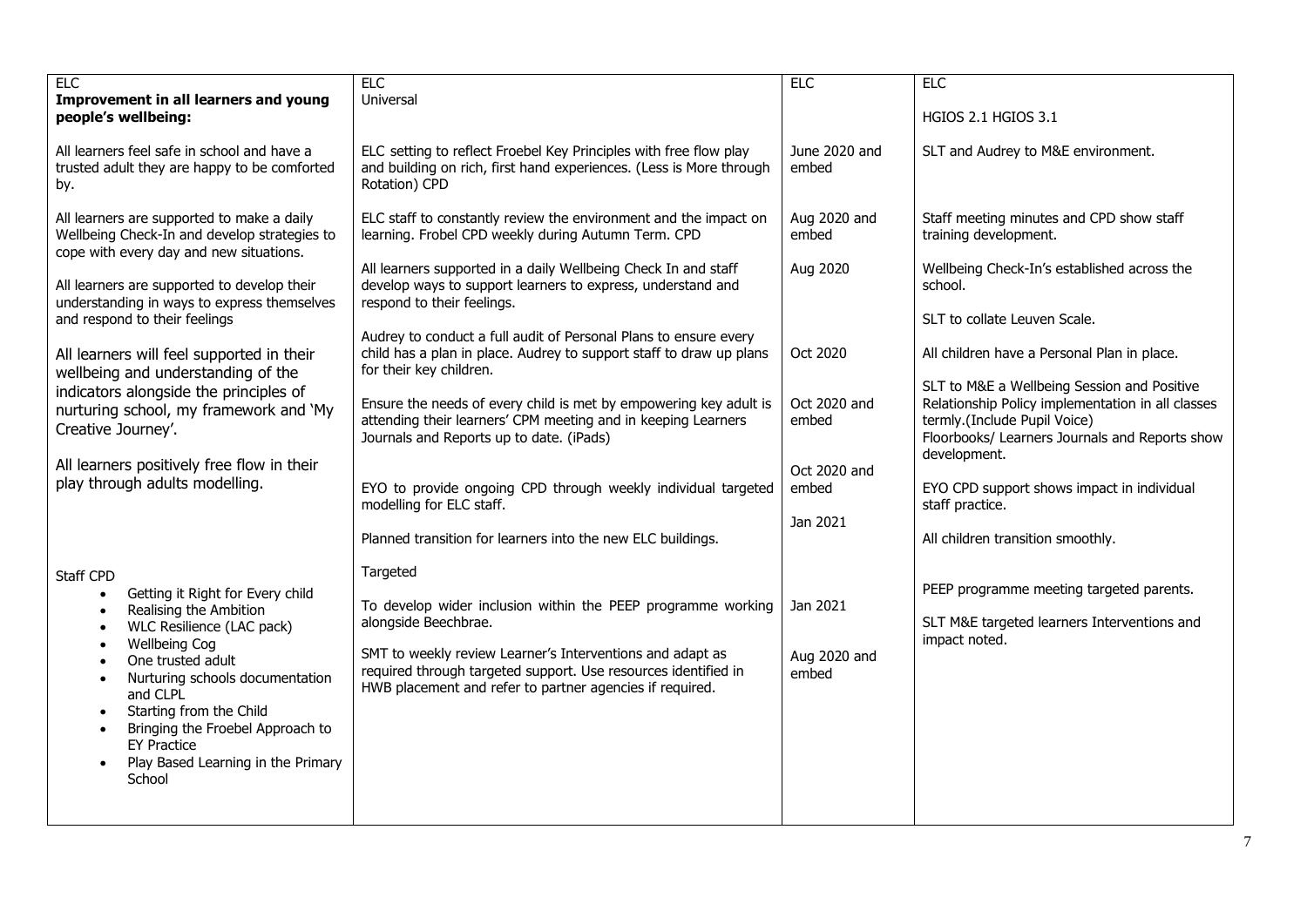| Raising attainment for all, particularly in<br>literacy                                                                         | Universal:                                                                                                                                                                                                     |               |                                                                                                                                            |
|---------------------------------------------------------------------------------------------------------------------------------|----------------------------------------------------------------------------------------------------------------------------------------------------------------------------------------------------------------|---------------|--------------------------------------------------------------------------------------------------------------------------------------------|
|                                                                                                                                 |                                                                                                                                                                                                                |               | <b>HGIOS 3.2</b>                                                                                                                           |
| All learners will experience high quality<br>learning and teaching in all classrooms, by<br>engaging practitioners in supported | Implement Refreshed Three Year Cycle Curriculum with focus on<br>the Drivers for Literacy CPD                                                                                                                  | Aug 2020      | SLT has a clear baseline for S&L/ Reading and<br>Writing.                                                                                  |
| professional learning. This will be through a                                                                                   | Refreshed and revised WLC progression pathways used to plan for                                                                                                                                                | Oct 2020 and  |                                                                                                                                            |
| Small Test of Change approach in P4 with<br>Reciprocal Reading and embedding PM writing                                         | progression in learning for all learners CPD                                                                                                                                                                   | embed         | Individual/group gaps in learning are identified,<br>and appropriate individual targets set.                                               |
| through regular CAT sessions.                                                                                                   | Draw up Communication Friendly School Policy.                                                                                                                                                                  | Aug 2020      | SLT have a clear system to closely monitor                                                                                                 |
|                                                                                                                                 | <b>LISTENING</b>                                                                                                                                                                                               |               | progress and review interventions. All staff have                                                                                          |
|                                                                                                                                 | Introduce WL listening and talking targets                                                                                                                                                                     | Sept 2020     | a clear understanding of progress within their<br>class.                                                                                   |
|                                                                                                                                 | <b>READING</b>                                                                                                                                                                                                 | Sept 2020 and |                                                                                                                                            |
|                                                                                                                                 | <b>Introduce Reciprocal Reading</b><br>Use the WL reading targets to assess, set next steps and planning<br>Develop a Reading Culture across school.<br>Develop the use of Bug Club across school              | embed         | The majority (75% or above) of learners in<br>quintile 1 are on track with their learning in<br>writing (baseline TBC) in all year groups. |
|                                                                                                                                 |                                                                                                                                                                                                                |               | Overall quintile 1 attendance rate is 95% or over                                                                                          |
|                                                                                                                                 | <b>WRITING</b><br>Modelling writing for our learners CPD<br>Use ICT to promote writing across the 4 context<br>Grammar/Punctuation/Spelling<br>WL Genre Targets to promote feedback and next steps.            | Oct 2020      | (baseline TBC).                                                                                                                            |
|                                                                                                                                 | Use Profile Writing from Oct/to March                                                                                                                                                                          | Oct 2020      |                                                                                                                                            |
|                                                                                                                                 | Learners use child friendly targets to self-assess and for next<br>steps.<br>Embed PM Writing<br>P1 to use Foundation for Writing Autumn/Spring                                                                | Oct 2020      |                                                                                                                                            |
| Staff CPD                                                                                                                       | Moderation and Planning<br>Non Neg High Five Targets (Read/Write/Maths/Health/Wellbeing)<br>Assessment is ongoing with targeted and universal support<br>Moderation between classes using the moderation cycle | Oct 2020      |                                                                                                                                            |
| <b>WLC Literacy</b><br>$\bullet$<br><b>Communication Friendly Policy</b><br>$\bullet$                                           | Targeted                                                                                                                                                                                                       |               |                                                                                                                                            |
| Reciprocal Reading<br>$\bullet$<br>PM Writing                                                                                   | Support writing at P4-P7 including SLF, PSW and PEF<br>interventions including the 5 minute box, word boost, daily<br>reading, teaching learners to listen PSW Pupil progress Meeting<br><b>CPD</b>            | Oct 2020      |                                                                                                                                            |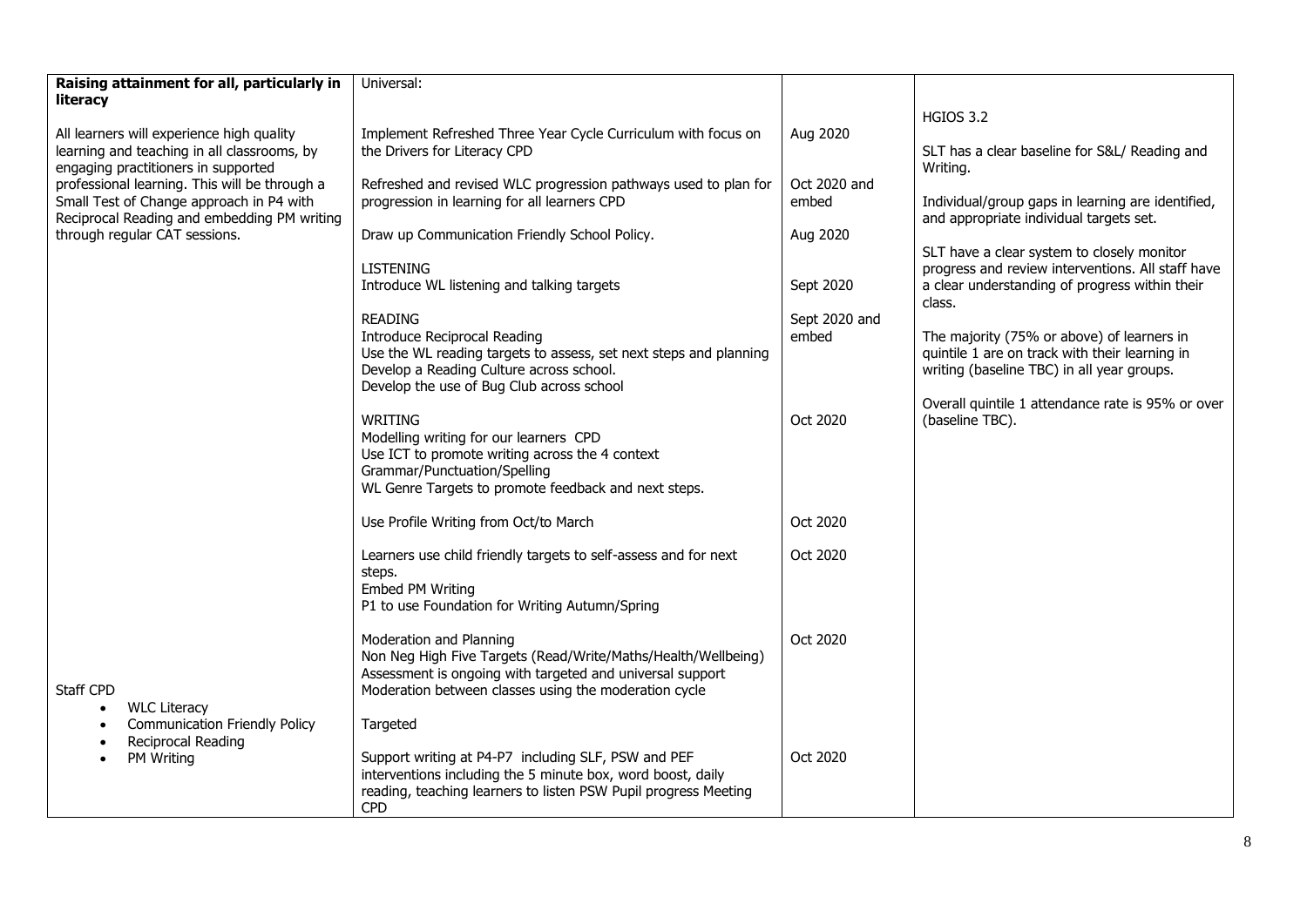| Raising attainment for all, particularly in<br>numeracy:                                        | Universal                                                                                                           |             |                                                                                                 |
|-------------------------------------------------------------------------------------------------|---------------------------------------------------------------------------------------------------------------------|-------------|-------------------------------------------------------------------------------------------------|
|                                                                                                 | Building on available data (including CfE levels) outline proposed                                                  | Aug 2020    | <b>HGIOS 3.2</b>                                                                                |
| All learners will experience high quality<br>learning and teaching in all classrooms, by        | actions to address the additional 'gaps' that have emerged and<br>how you plan to continue progression in learning. |             | SLT has a clear baseline for Numeracy.                                                          |
| engaging practitioners in supported                                                             |                                                                                                                     |             |                                                                                                 |
| professional learning. This will be through<br>regular CAT session to fully implement the WL    | Implement updated WLTrackers and Pathways CPD.                                                                      | Aug 2020    | Individual/group gaps in learning are identified,<br>and appropriate individual targets set.    |
| Trackers and pathways.                                                                          | Prioritise number and number processes on schools returning.                                                        | Autumn 2020 |                                                                                                 |
| Learner's experience appropriate learning                                                       | Introduce Leckie and Leckie Boards in all classes.                                                                  | Aug 2020    | SLT have a clear system to closely monitor<br>progress and review interventions. All staff have |
| experiences based on accurate assessment                                                        |                                                                                                                     |             | a clear understanding of progress within their                                                  |
| evidence with a priority given to engagement<br>data and observational assessment               | Upskill P2/3 in line with national dip at this stage.                                                               | Oct 2020    | class.                                                                                          |
| information.                                                                                    | Recap on Number Talks.                                                                                              | Jan 2021    | The majority (75% or above) of learners in                                                      |
| Next steps in learning and identified and                                                       | Moderation and Planning                                                                                             | Jan 2021    | quintile 1 are on track with their learning in<br>writing (baseline TBC) in all year groups.    |
| addressed through assessments appropriate                                                       | Non Neg High Five Targets (Read/Write/Maths/Health/Wellbeing)                                                       |             |                                                                                                 |
| to the needs of the class, group and individual<br>in order to plan for next steps in learning. | Assessment is ongoing with targeted and universal support<br>Moderation between classes using the moderation cycle  | Jan 2021    | Overall quintile 1 attendance rate is 95% or over<br>(baseline TBC).                            |
| Most learners are achieving national                                                            |                                                                                                                     |             |                                                                                                 |
| expectations in writing through appropriately                                                   | Targeted                                                                                                            |             |                                                                                                 |
| levelled, well-paced, and progressive learning<br>experiences.                                  | Support Non-Negotiables in classes through PSW interventions.                                                       | Oct 2020    |                                                                                                 |
|                                                                                                 |                                                                                                                     |             |                                                                                                 |
|                                                                                                 | Introduce Pupil Progress Meeting CPD                                                                                | Oct 2020    |                                                                                                 |
|                                                                                                 |                                                                                                                     |             |                                                                                                 |
|                                                                                                 |                                                                                                                     |             |                                                                                                 |
|                                                                                                 |                                                                                                                     |             |                                                                                                 |
|                                                                                                 |                                                                                                                     |             |                                                                                                 |
|                                                                                                 |                                                                                                                     |             |                                                                                                 |
| Staff CPD                                                                                       |                                                                                                                     |             |                                                                                                 |
| <b>WLC Numeracy</b><br>$\bullet$                                                                |                                                                                                                     |             |                                                                                                 |
| Leckie and Leckie Handbook                                                                      |                                                                                                                     |             |                                                                                                 |
|                                                                                                 |                                                                                                                     |             |                                                                                                 |
|                                                                                                 |                                                                                                                     |             |                                                                                                 |
|                                                                                                 |                                                                                                                     |             |                                                                                                 |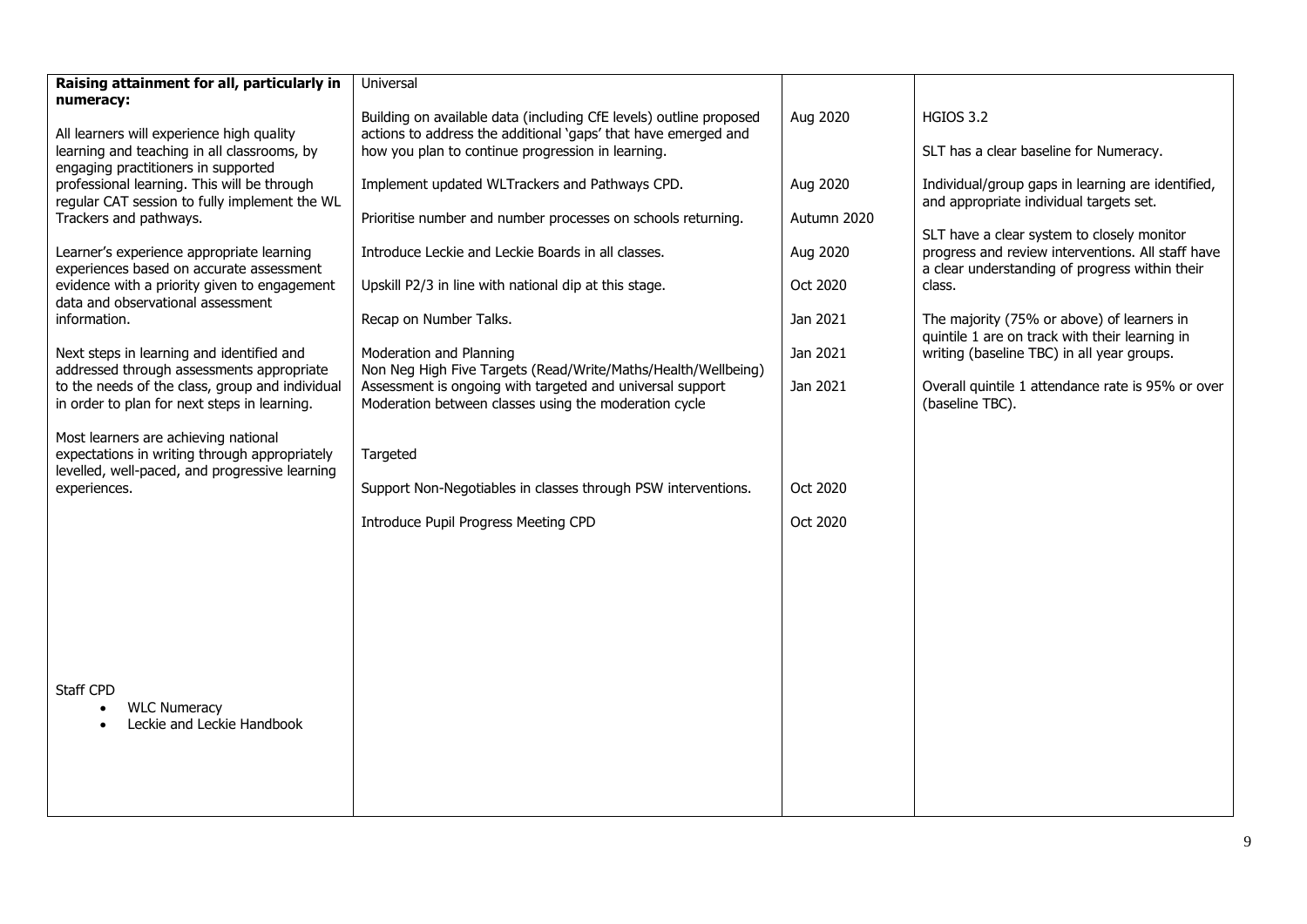| ELC                                                                                                                                                                                                                                                                                                                                                                                            | <b>ELC</b>                                                                                                                                                                                                                                                                                                                                                 |                                                | <b>ELC</b>                                                                                                                                                                                                                                 |
|------------------------------------------------------------------------------------------------------------------------------------------------------------------------------------------------------------------------------------------------------------------------------------------------------------------------------------------------------------------------------------------------|------------------------------------------------------------------------------------------------------------------------------------------------------------------------------------------------------------------------------------------------------------------------------------------------------------------------------------------------------------|------------------------------------------------|--------------------------------------------------------------------------------------------------------------------------------------------------------------------------------------------------------------------------------------------|
| To ensure all learners experience a high<br>quality early learning and childcare experience<br>through high quality interactions which<br>ensures progression and links across literacy,<br>numeracy, H&WB and the wider experiences<br>of learners                                                                                                                                            | Universal<br>Every Day a Story Day Pledge - Focus within story area and then<br>across other areas (Big Buttons/Staff reading story on iPad)<br>Audrey to review planning with SLT and then plan to embed<br>Consultative Planning through empowering all ELC staff being                                                                                  |                                                | <b>HGIOS 3.2</b><br>SLT M&E Every Day a Story activities.<br>SLT and Audrey to M&E planning and impact on<br>learning                                                                                                                      |
| All learners will benefit from focussed work<br>between practitioners and parents/ carers to<br>develop and improve learners' literacy skills<br>from the earliest stages, building early<br>vocabulary skills.                                                                                                                                                                                | involved in the process with a key focus on the schools drivers<br>HWB/ Play/ Outdoors CPD<br>Embed PEF Speech and Language (SLT) action plan focussing on<br>literacy interventions; Teaching learners to Listen/ principles, Box<br>Clever and Word Boost<br>Develop staff understanding of the feature of rich first-hand<br>experience within play CPD | Aug 2020<br>Sept 2020                          | PEF S&L Feedback shows progress with staff<br>confidence and responses from targeted<br>learners.<br>Floorbooks/ Learners Journals and Reports show<br>development.<br>SLT has a clear baseline.                                           |
| Staff CPD<br>Getting it Right for Every child<br>$\bullet$<br>Realising the Ambition<br><b>Wellbeing Cog</b><br>$\bullet$<br>One trusted adult<br>$\bullet$<br>Nurturing schools documentation<br>$\bullet$<br>and CLPL<br>Starting from the Child<br>Bringing the Froebel Approach to<br><b>FY Practice</b><br>Play Based Learning in the Primary<br>School<br>Every Day a Story<br>$\bullet$ | Review planning to ensure clarity and focus in assessments and<br>linked to numeracy and mathematics key aspect of learning<br>identified in the consultative plan.                                                                                                                                                                                        | Sept 2020<br>Aug 2020 and<br>embed<br>Oct 2020 | Individual/group gaps in learning are identified,<br>and appropriate individual targets set.<br>The majority (75% or above) of learners in<br>quintile 1 are on track with their learning in<br>writing (baseline TBC) in all year groups. |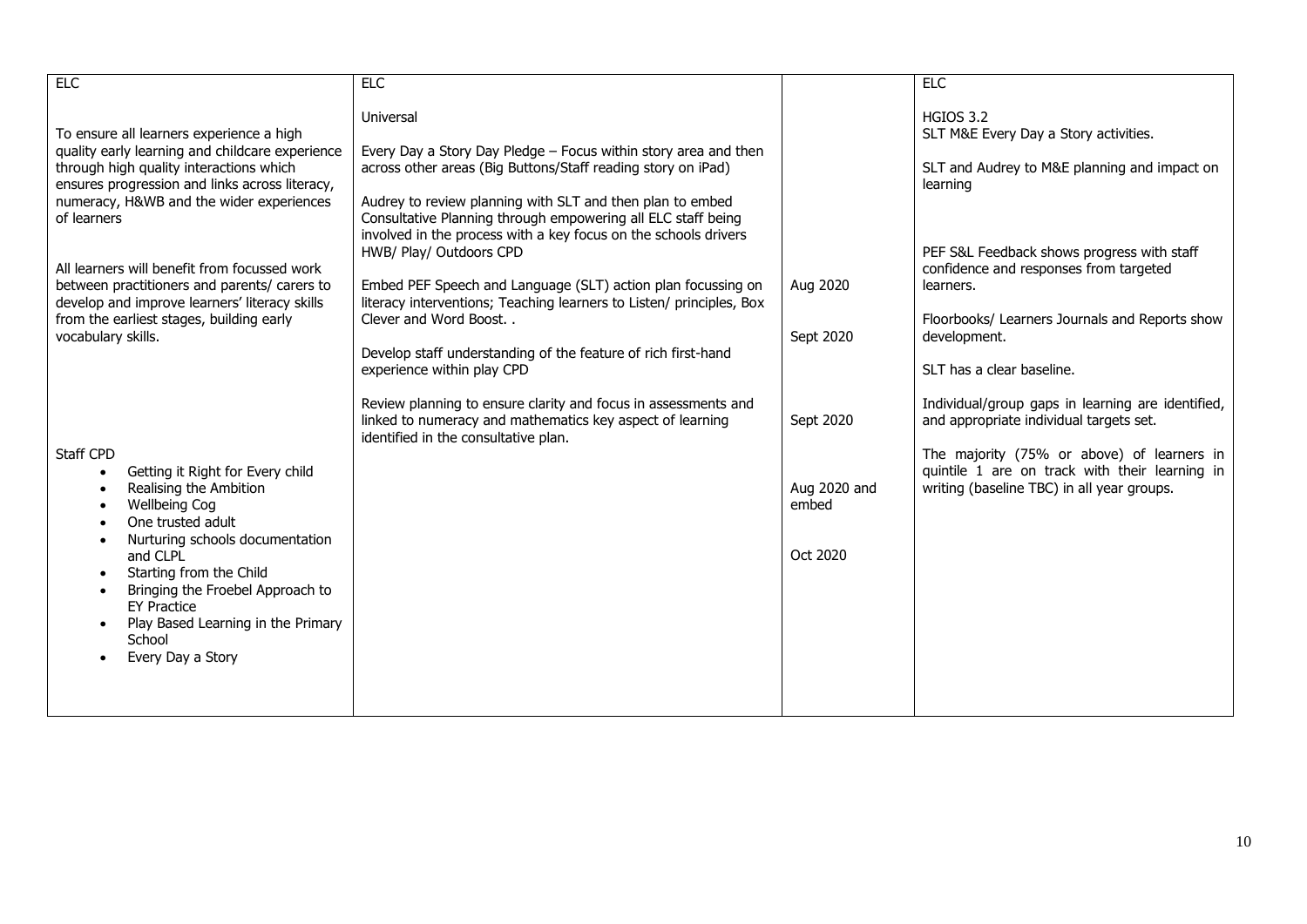| Closing the attainment gap between the                                                                                                   | Universal                                                                                                                                                      |                         |                                                                                                  |
|------------------------------------------------------------------------------------------------------------------------------------------|----------------------------------------------------------------------------------------------------------------------------------------------------------------|-------------------------|--------------------------------------------------------------------------------------------------|
| most and least advantaged learners:                                                                                                      |                                                                                                                                                                |                         | HGIOS 2.1 HGIOS 3.1 HGIOS 3.2                                                                    |
| Through targeted interventions 85% of our<br>young people in Quintile 1 are achieving First                                              | Support wellbeing needs and introduce Wellbeing Woodland<br>Wednesday and Nurture Room.                                                                        | Aug 2020                | SLT to monitor WL HWB tracker data and use to<br>identify learners individual needs and targeted |
| Level in Literacy and Numeracy by the end of<br>P <sub>4</sub>                                                                           | Implement PEF Speech and Language (SLT) focussing on literacy<br>and numeracy interventions with identified groups/stages.                                     | Sept 2020               | support required.<br>SLT to collate Leuven Scale and add to class                                |
| Increase and sustain attendance for young<br>people in Quintile 1 to above 93%.                                                          | PSWS to deliver intervention strategies through providing<br>increased opportunities for identified learners                                                   | Oct 2020                | trackers sheets to show progress.                                                                |
|                                                                                                                                          |                                                                                                                                                                |                         | HWB trackers show upward trajectory.                                                             |
| Through targeted interventions, identified<br>learners to increase achievement of literacy<br>and numeracy levels in line with local and | Review and refresh Curriculum long term planning to align with<br>refreshed rationale, and drivers.<br>BLACKRIDGE RECOVERY PHASE DRIVERS                       | Aug 2020 and<br>ongoing | P5-P7 Questionnaire on safe/respect/happy<br>grading each term (A/M/S/R)                         |
| national targets.                                                                                                                        | ·Positive Relationships<br>•Back Together Values - Safe Respect Happy                                                                                          | Oct 2020                | SLT to M&E a Wellbeing Session and Positive                                                      |
| All learners are engaged in home learning<br>activities.                                                                                 | .Refreshed Vision - Learn Together, Achieve Together, Celebrate<br>Together<br>•Health and Wellbeing (WL HWB/Emotion Works/Play/Jigsaw)                        |                         | Relationship Policy implementation in all classes<br>termly.(Include Pupil Voice)                |
| All learners have access to digital technologies<br>to support engagement in home learning                                               | •Literacy (WL Literacy)<br>•Numeracy (WL Numeracy)                                                                                                             |                         | Woodland Wellbeing Wednesday and Wellbeing<br>Check-In's established across the school.          |
| activities.<br>All learners have access to equipment,                                                                                    | •Outdoor Learning ( Frobel/Forest Schools/Wellbeing Woodland<br>Wednesday)<br>.Skills for Learning, Life and Work through STEM- RCCR focus                     |                         | Pupil/Staff/Parents Questionnaires on Values<br>and Vision at end each term.                     |
| resources and supports to support                                                                                                        |                                                                                                                                                                |                         |                                                                                                  |
| engagement in home learning activities.                                                                                                  | Targeted:<br>Nurture Room re-instated in school to provide targeted support.                                                                                   | Aug 2020                | Parent's responding to wellbeing section in<br>profile.                                          |
|                                                                                                                                          | SMT to weekly review Learner's Interventions and adapt as<br>required through targeted support. Use resources identified in                                    | Aug 2020 and<br>ongoing | Boxall Profiles Aug/Jan/June                                                                     |
|                                                                                                                                          | HWB placement and refer to partner agencies if required.                                                                                                       |                         | SMT review HWB trackers HGIOS 3.2                                                                |
| <b>ELC</b>                                                                                                                               | <b>ELC</b><br>Universal                                                                                                                                        |                         |                                                                                                  |
| Staff CPD                                                                                                                                | Review and refresh Curriculum long term planning to align<br>with refreshed rationale, and drivers.                                                            |                         |                                                                                                  |
| <b>Nurture Principles</b><br>$\bullet$                                                                                                   |                                                                                                                                                                |                         |                                                                                                  |
|                                                                                                                                          | Embed PEF Speech and Language (SLT) action plan focussing on<br>literacy interventions; Teaching learners to Listen/ principles, Box<br>Clever and Word Boost. |                         |                                                                                                  |
|                                                                                                                                          |                                                                                                                                                                |                         |                                                                                                  |